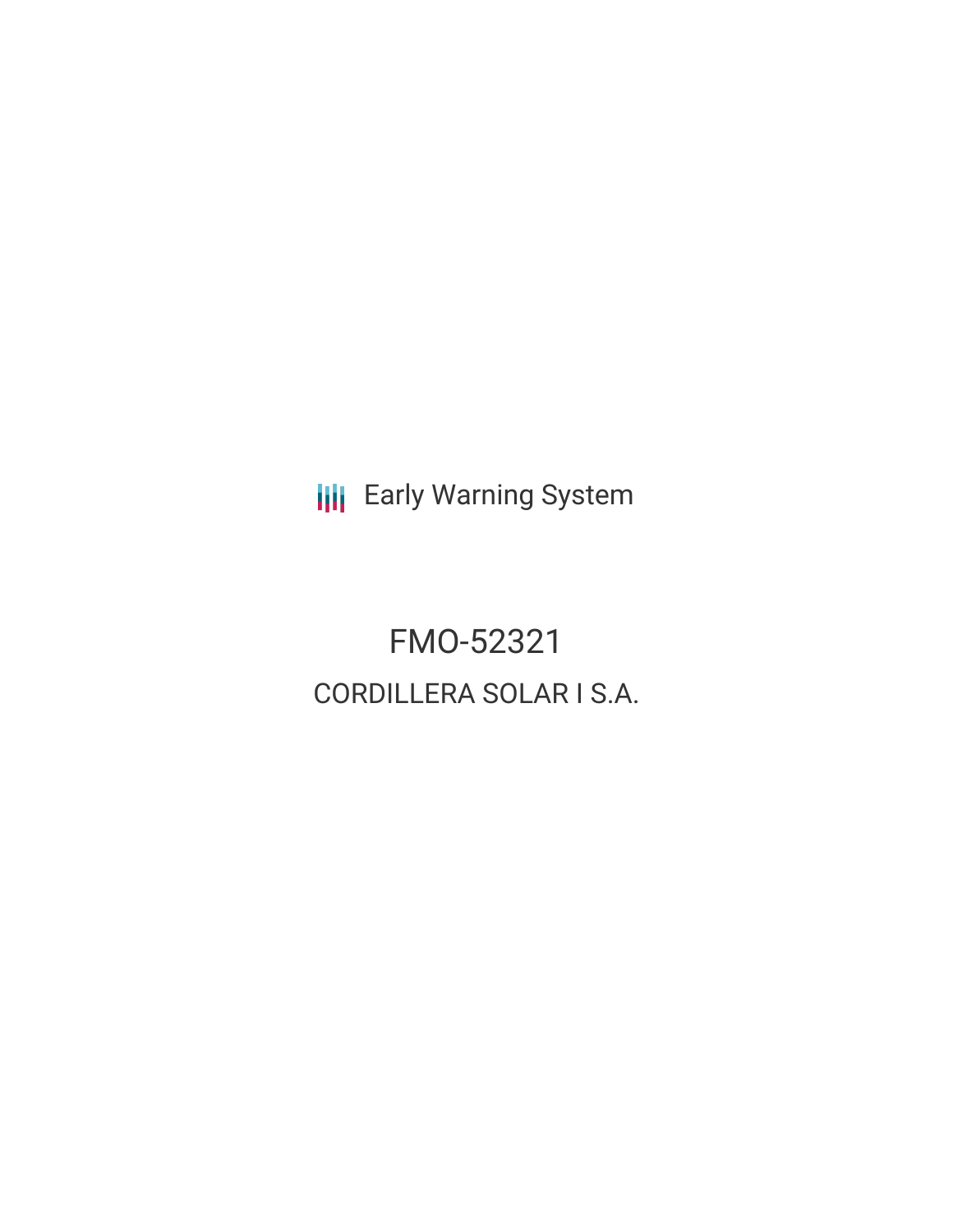

# **Quick Facts**

| <b>Countries</b>               | Argentina                                     |  |  |  |
|--------------------------------|-----------------------------------------------|--|--|--|
| <b>Specific Location</b>       | Las Flores, Iglesia                           |  |  |  |
| <b>Financial Institutions</b>  | Netherlands Development Finance Company (FMO) |  |  |  |
| <b>Bank Risk Rating</b>        | B                                             |  |  |  |
| <b>Voting Date</b>             | 2018-02-23                                    |  |  |  |
| <b>Borrower</b>                | Cordillera Solar I S.A.                       |  |  |  |
| <b>Sectors</b>                 | Energy                                        |  |  |  |
| <b>Investment Type(s)</b>      | Loan                                          |  |  |  |
| <b>Investment Amount (USD)</b> | \$34.29 million                               |  |  |  |
| <b>Loan Amount (USD)</b>       | $$34.29$ million                              |  |  |  |
| <b>Project Cost (USD)</b>      | \$125.00 million                              |  |  |  |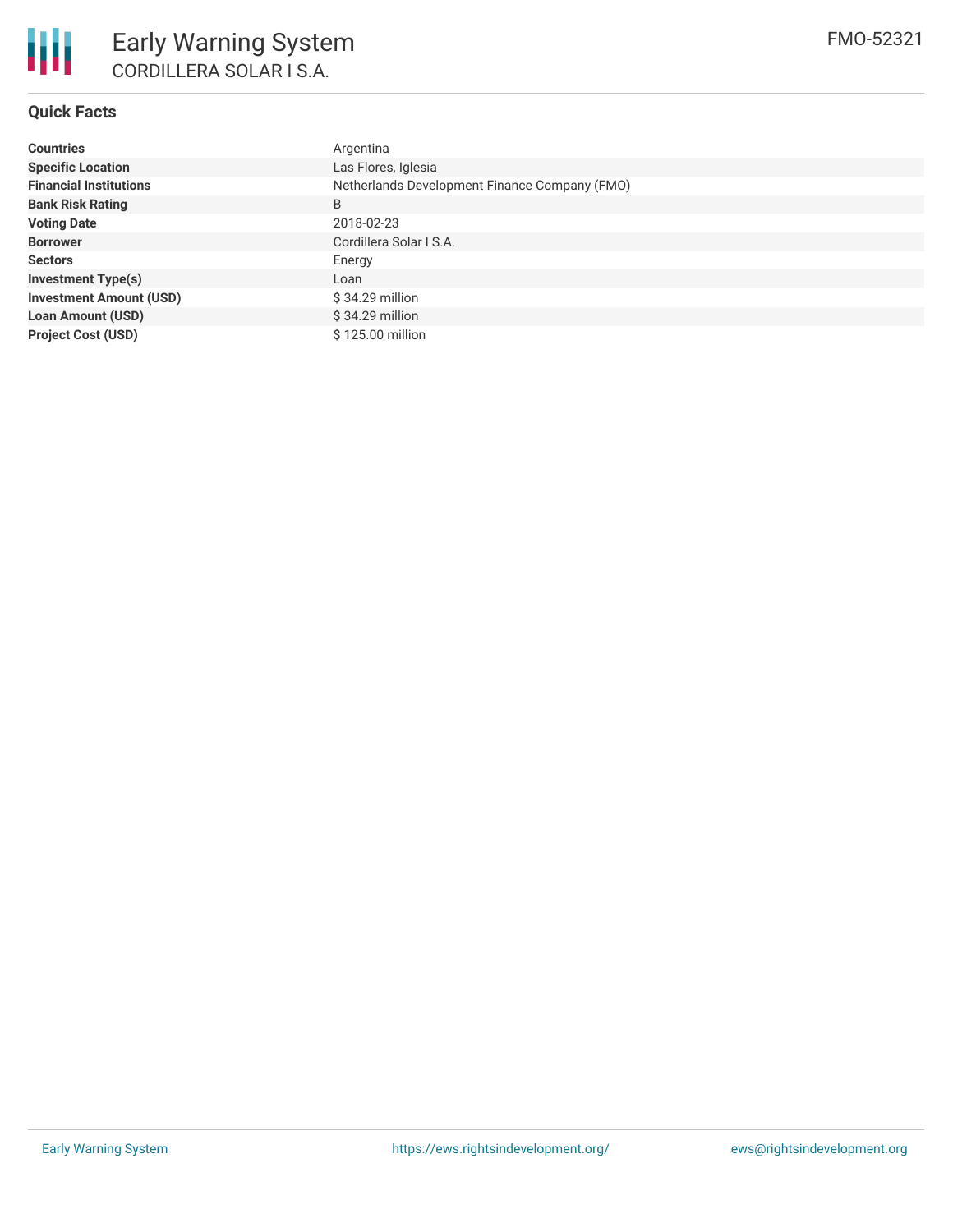

# **Project Description**

The objective of FMO's financing is to fund the development, construction, and operations of an 80MWac/93.3MWp solar PV power plant, which will be located near Las Flores, Departmento de Iglesia, Province of San Juan in Argentina (the "Project").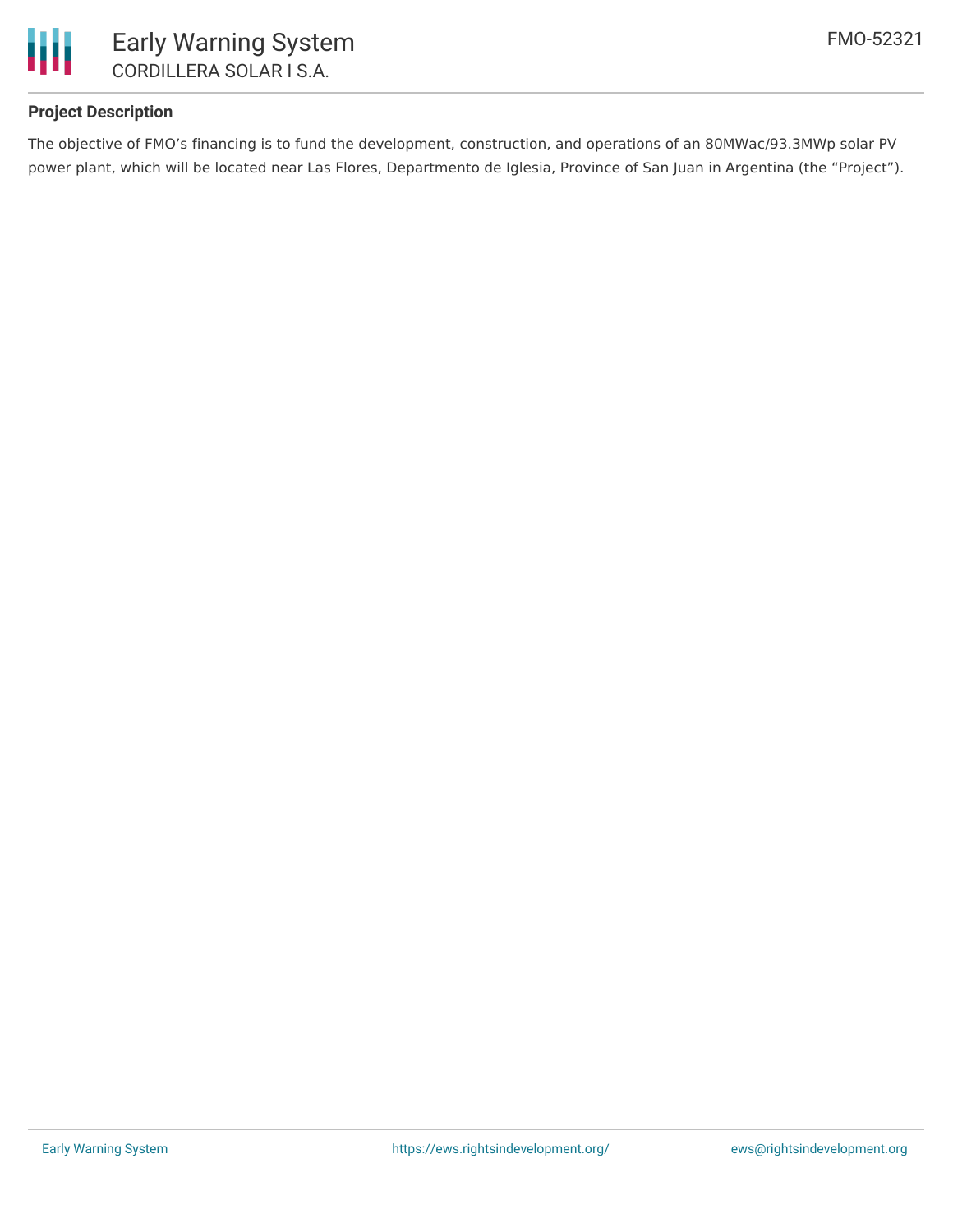

### **Investment Description**

Netherlands Development Finance Company (FMO)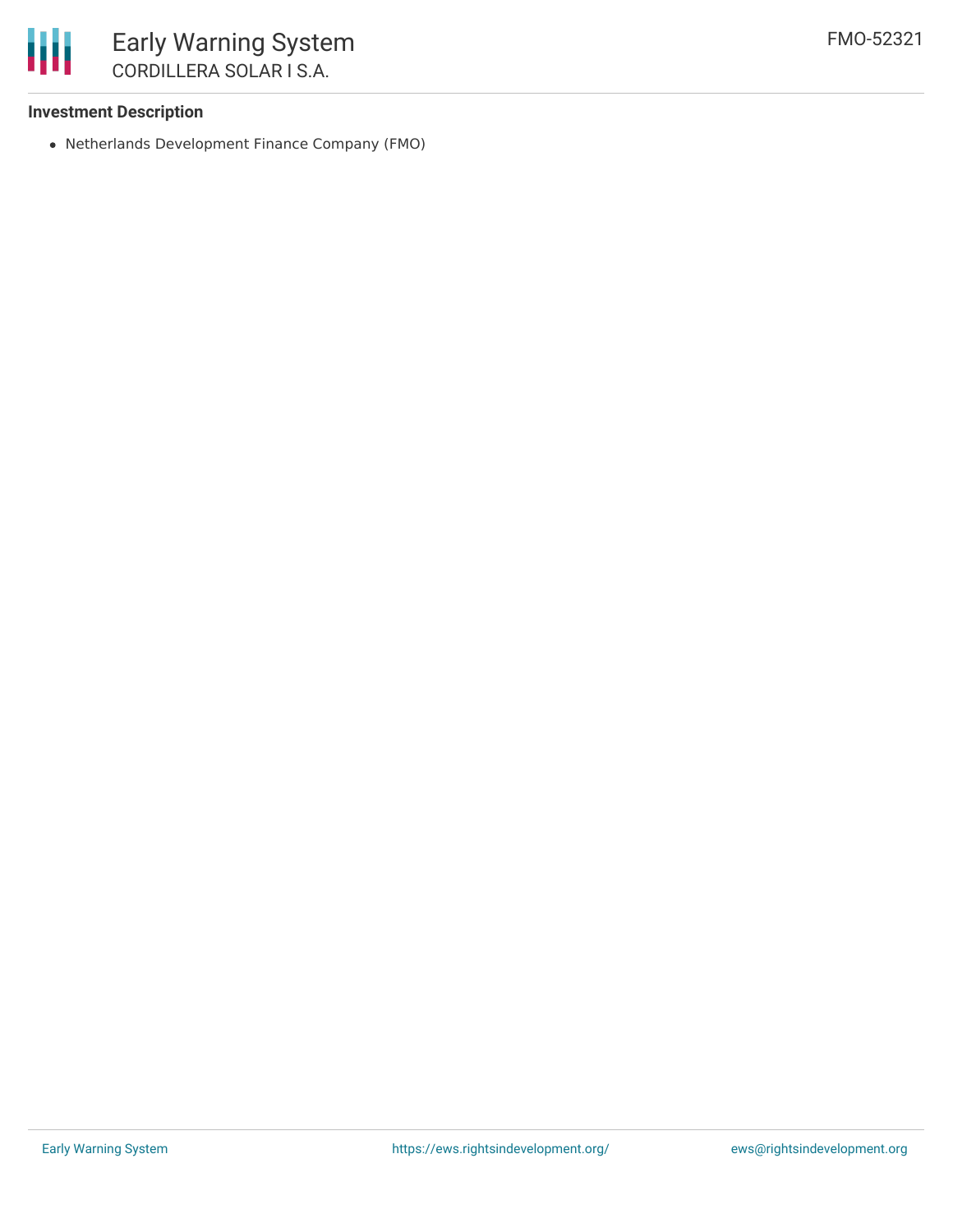

# 冊 Early Warning System CORDILLERA SOLAR I S.A.

| <b>Private Actor 1</b> | <b>Private Actor</b><br>Role | <b>Private Actor</b><br>Sector | <b>Relation</b>          | <b>Private Actor 2</b> | <b>Private Actor</b><br>2 Role | <b>Private Actor</b><br>2 Sector |
|------------------------|------------------------------|--------------------------------|--------------------------|------------------------|--------------------------------|----------------------------------|
| $\sim$                 |                              |                                | $\overline{\phantom{0}}$ | Jinko Solar            | Client                         | $\overline{\phantom{a}}$         |